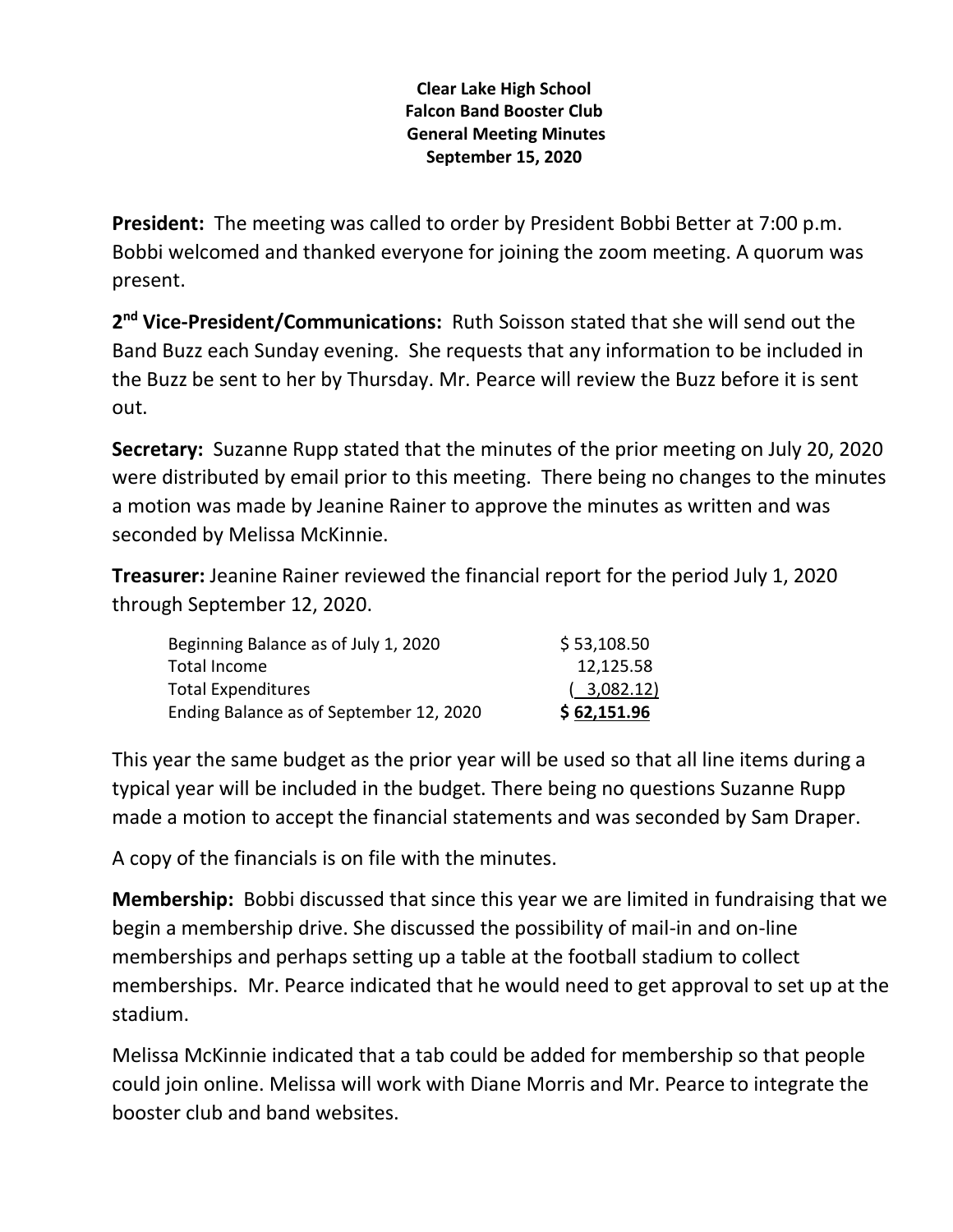**E-Night Orders:** Mr. Pearce stated that the orders would be in early next week and will be organized by student. These will be distributed after a rehearsal.

Fundraising: The mattress sale which was originally scheduled for October 3<sup>rd</sup> will be rescheduled for a later date. Both the butter braids and poinsettia fundraisers will probably not happen this year. Membership and the mattress sale will be the biggest fundraisers.

**2020 Marching Season:** Bobbie asked Mr. Pearce to discuss the procedures for the first football game. He indicated that a survey has been sent out inquiring as to the number of students who will ride the bus. For those choosing to ride the bus there will be one student per each seat and only one parent volunteer is needed on each bus. Mr. Camacho will drive the truck if he is needed. There will be no game meals or drinks. The booster club will provide one bottle of water per student. The water bottles will not be iced. Mr. Pearce displayed and briefly discussed the *Stadium and Game Day Protocols for 2020* issued by the Fine Arts Director, Mr. Goodman.

Game tickets will need to be purchased online using the student id number through [www.gofan.co](http://www.gofan.co/) and will be \$8.00 per ticket. The link will be available to parents of all participants beginning Monday at 9:00 a.m. Parents will be able to purchase up to 4 tickets.

There will be no run through for 6:00 p.m. games. Heat uniforms will be used. It was discussed that anyone putting an instrument on the truck must meet at the school after the game to unload their own equipment.

**Chaperones:** Brad Files stated that he will receive just 10 wristbands for volunteers this year but he will not be needing many volunteers. He will need 3 people to help set up the drum major podiums. Brad has sent out an email asking for volunteers. Jeanine volunteered to be a bus chaperone.

**Spirit Items:** Melissa McKinnie will be selling personalized yard signs which must be ordered now. She will write up something for Ruth to include in the Band Buzz. She will distribute the orders after a practice.

Bobbi stated that the senior "big heads" need to be laminated.

# **Director Comments:**

Mr. Pearce stated that the band will be attending the Gulf Coast Classic on November 7<sup>th</sup>. The UIL Marching Contest will be held on Tuesday, November 17<sup>th</sup>.

The meeting was adjourned at 7:52 p.m.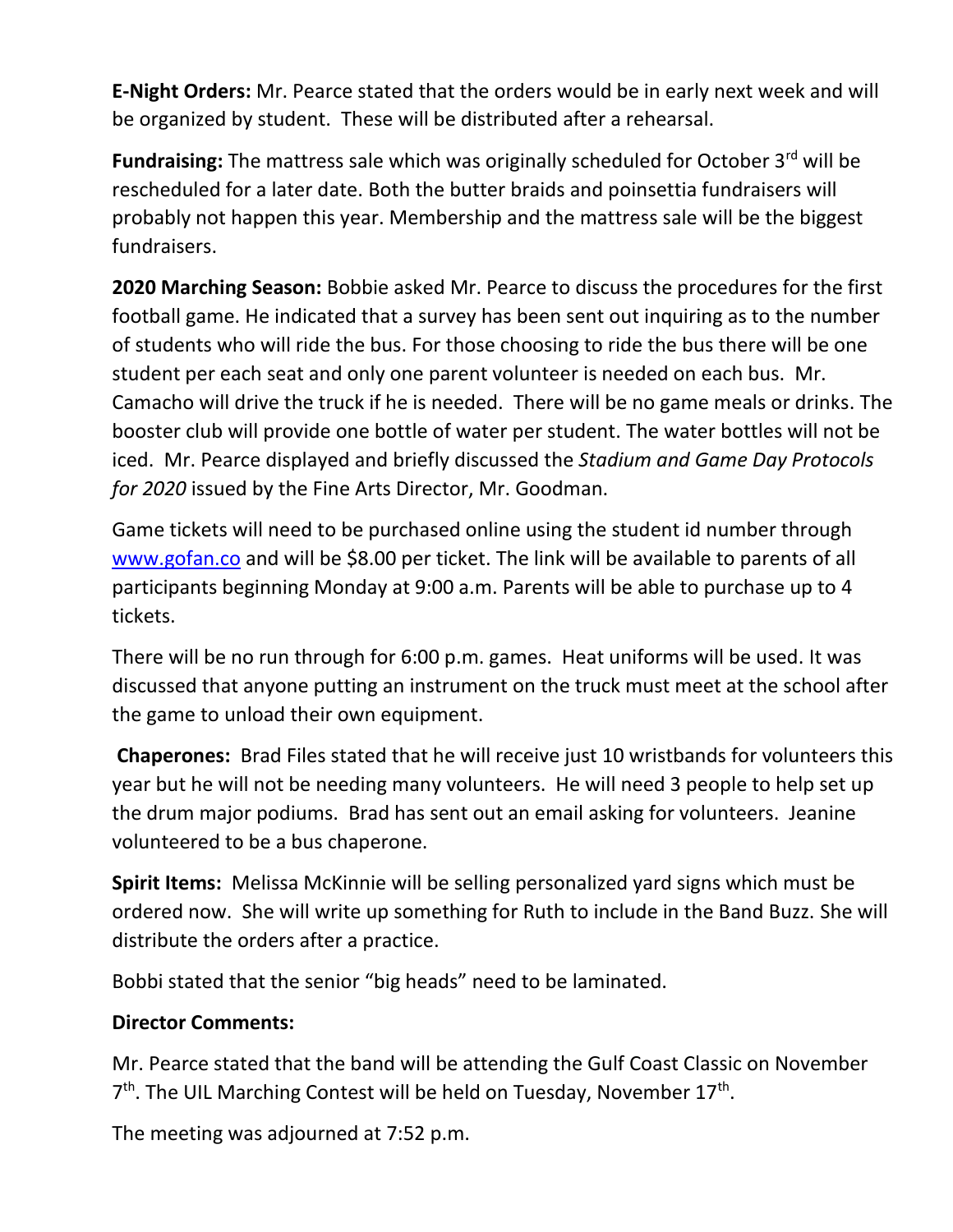The next scheduled meeting of the Falcon Band Booster Club with be held October 6, 2020 via Zoom at 7:00 p.m.

Respectfully submitted by,

Suzanne Rupp Secretary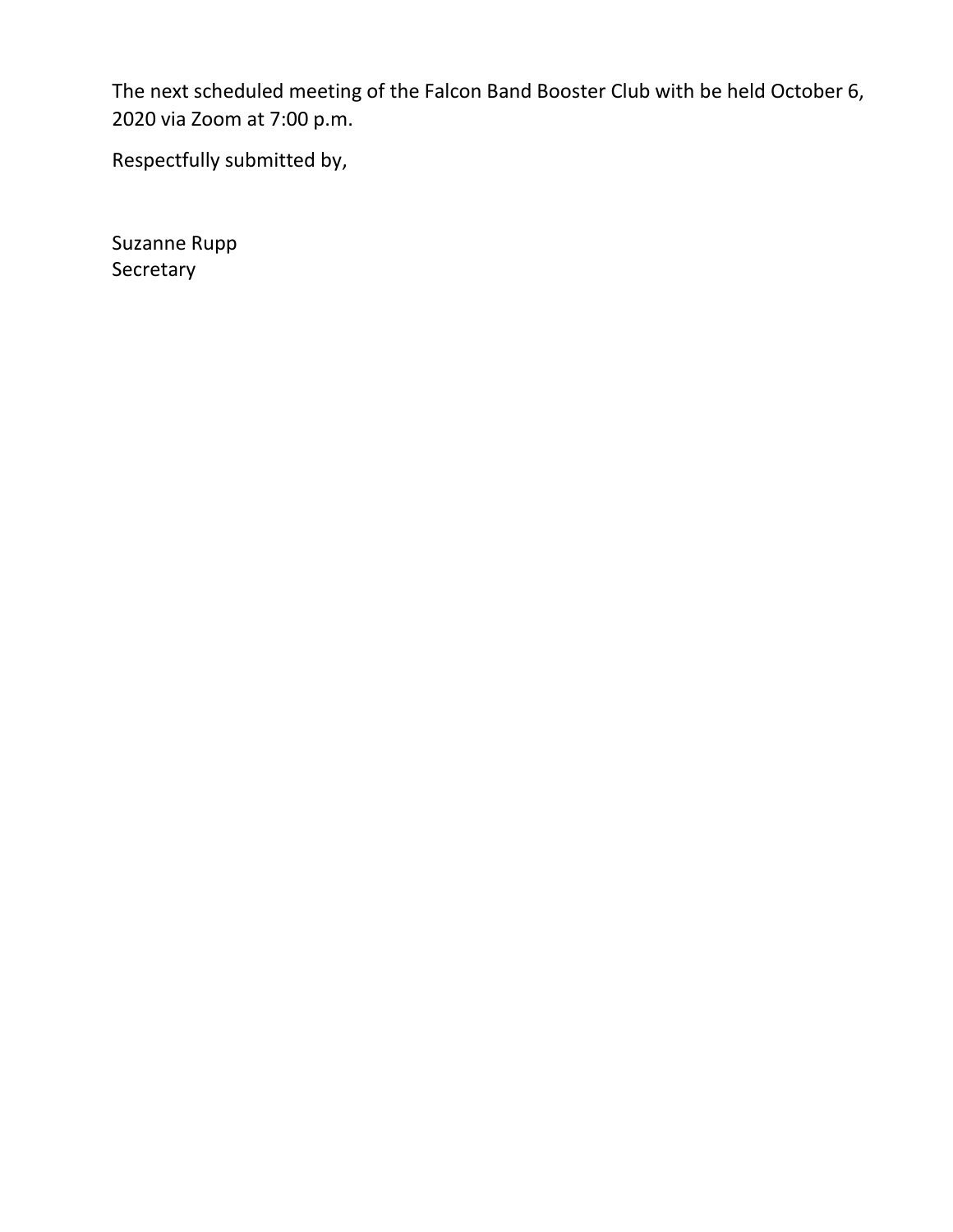## **General:**

- All senior recognition nights will be virtual;
- No good sportsmanship league in-person activities;
- No 8th grade nights;
- 1340 total ticket sales per side (Marching band and dance numbers will be subtracted from the 1340);
- 152 seats available for wind players, battery students, and dance students;
- All individuals not playing a wind instrument are allowed to sit 3-feet apart with mask on;
- Total seating capacity can be increased based on the number of non-wind players in the group;
- Online ticket sales only;
- No in-person ticket sales at the stadium;
- All student participates will have priority access to ticket sales each Monday morning;
- To purchase tickets parents will login utilizing student ID number;
- No gold passes accepted at the door;
- No comps for employees;
- No Pre-Game events for dance and band;
- All bands are responsible for playing the Star Spangled Banner;
- Mask will be worn while entering the stadium and the field; and,
- All band and dance members will wear mask until performance begins.

#### **Transportation:**

- No one can sit in the first row behind the bus driver;
- Hand sanitizer will be available on the bus;
- Students must wear mask while on the bus;
- No set limit per seat;
- Recommend one per seat;
- Order school bus needs this week for the entire season;
- District truck assignment attached;
- Provide options for all students to either ride school bus or take their own private vehicles; and
- Students may ride on the bus to the game and depart with parents at the end of the game.

## **4 th quarter dismissal:**

- Two Dismissal options: Beginning of the 4th quarter or at the end of the game;
- Recommend starting with woodwinds, guard, dance, and pit;
- Keep battery and brass to the end;
- Give parents options to take all students at the beginning of 4th quarter on